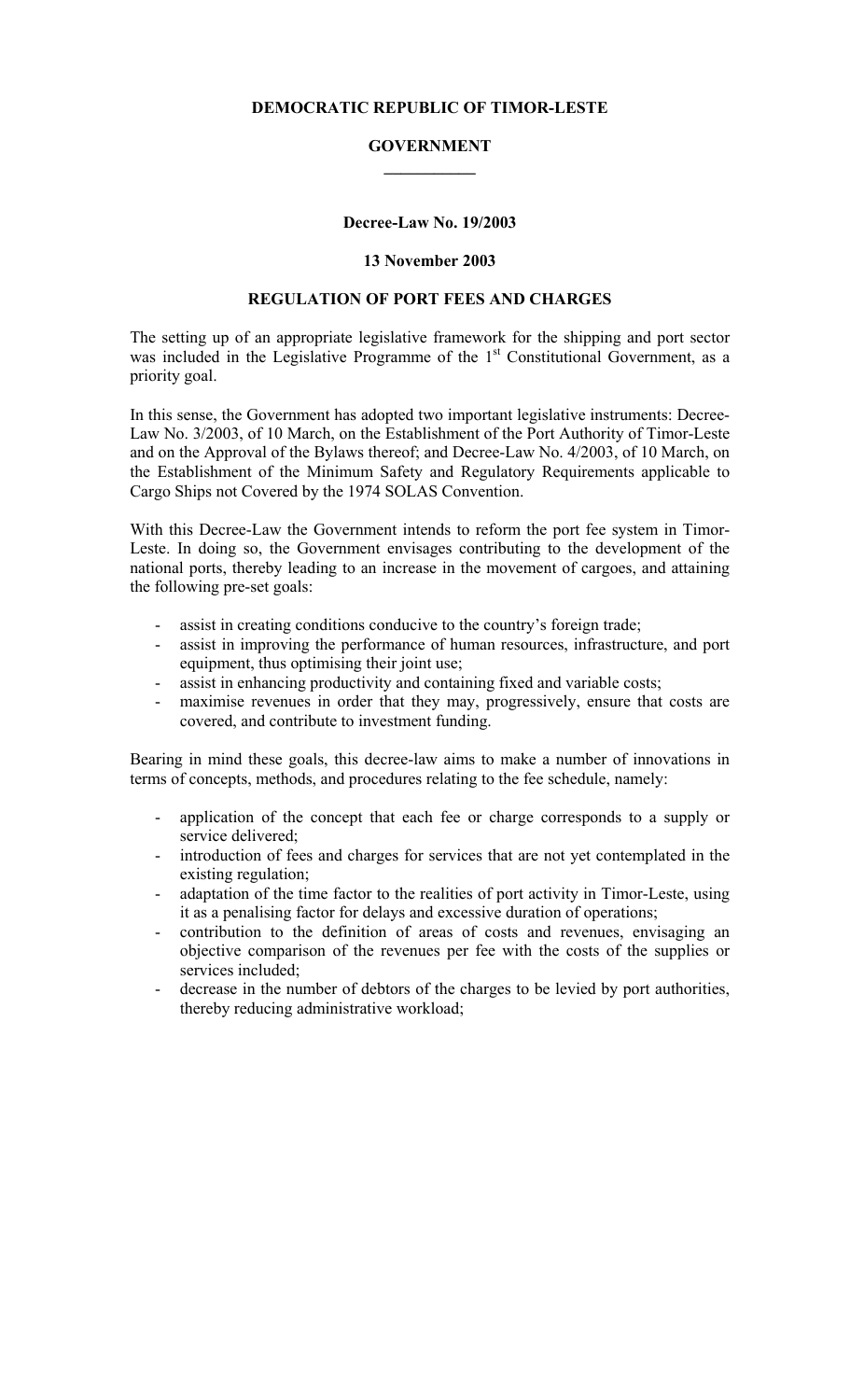Thus, pursuant to subsection 115.3 of the Constitution, the Government enacts the following:

### **CHAPTER I GENERAL PROVISIONS**

#### **Section 1 Scope**

The Port Authority of Timor-Leste, hereinafter referred to as APORTIL or Port Authority, shall, within its jurisdiction, levy the fees and charges established by this decree-law for the use of its facilities and equipment, and for the delivery of goods and services relating to the operation of the ports of Timor-Leste for economic purposes.

#### **Section 2 APORTIL's competencies**

Without prejudice to the cases provided for in this decree-law, or in special legislation, it is incumbent upon the APORTIL Board of Directors to make decisions on:

- (a) settlement of cases omitted;
- (b) delivery of services previously agreed upon by the parties;
- (c) services delivered outside of the port area;
- (d) services delivered in rescue operations, in assisting ships in distress, and in extinguishing on-board fires or others of the same nature;
- (e) advance-payment requirement concerning fees and charges and prior surety bond of the payment thereof.

#### **Section 3 Use of personnel**

1. Except as where otherwise indicated in this decree-law, fees always include the cost of use of the personnel indispensable to the execution of the service and assigned thereto by the Port Authority.

2. Where the personnel used are in excess of those provided for in subsection (1) above, the labour fees provided for in this decree-law shall apply.

# **Section 4 Units of measurement**

- 1. The applicable units of measurement are as follows:
	- (a) Quantity: cargo unit (U);
	- (b) Mass: metric ton (T or ton);
	- (c) Volume: cubic metre  $(m^3)$ ;
	- (d) Area: square metre  $(m<sup>2</sup>)$ ;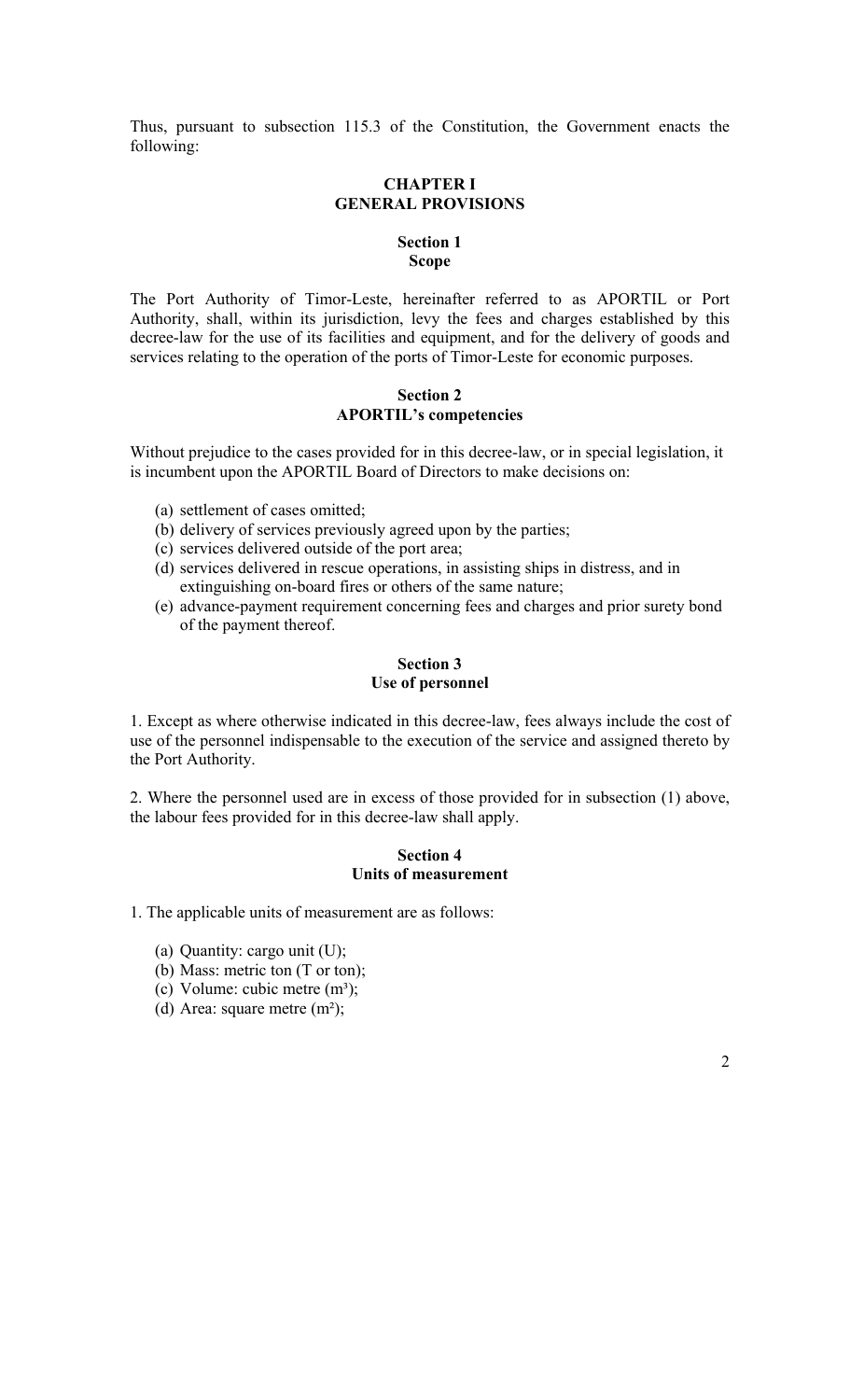- (e) Length: Linear metre (m);
- (f) Time: hour (h), day, month and year;
- (g) Size of ships or vessels: gross tonnage (GRT unit).

2. Direct measurements taken by the Port Authority or by other entities acknowledged by the former shall prevail over the declared ones.

3. Except as where otherwise expressly provided for in this decree-law, for the purpose of counting periods in days, such days shall refer to calendar days.

4. In case of services delivered to warships, gross tonnage shall be replaced with maximum displacement.

5. Except as where otherwise provided for in this decree-law, the units of measurement adopted shall always be indivisible, and rounding-up shall be considered.

# **Section 5 Requisition of services**

1. The delivery of services shall be preceded by a requisition by the means and under the terms determined by the Port Authority, the payment of the respective fees being the responsibility of the requisitioning party.

2. The procedures and deadlines for requisitioning services and any related penalties shall be set by the Port Authority.

# **Section 6 Levy of fees**

1. Fees shall be levied immediately after the delivery of services, except where another procedure is determined by the Port Authority.

2. The levy of fees may be entrusted to other entities, under conditions to be established by the Port Authority.

3. Fees may also be levied through a third party, in lieu of the debtor, under the terms established by law.

4. The Port Authority may, as and when deemed convenient for the safeguard of its interests, require that fees be paid in advance or that the payment of any amounts as may be due as a result of the application of fees be previously assured, namely, by a deposit or bank guarantee.

5. Billing shall not be used for levying fees below an amount to be determined by the APORTIL Board of Directors, in which case such fees shall be paid against an invoice/receipt immediately after the service has been delivered.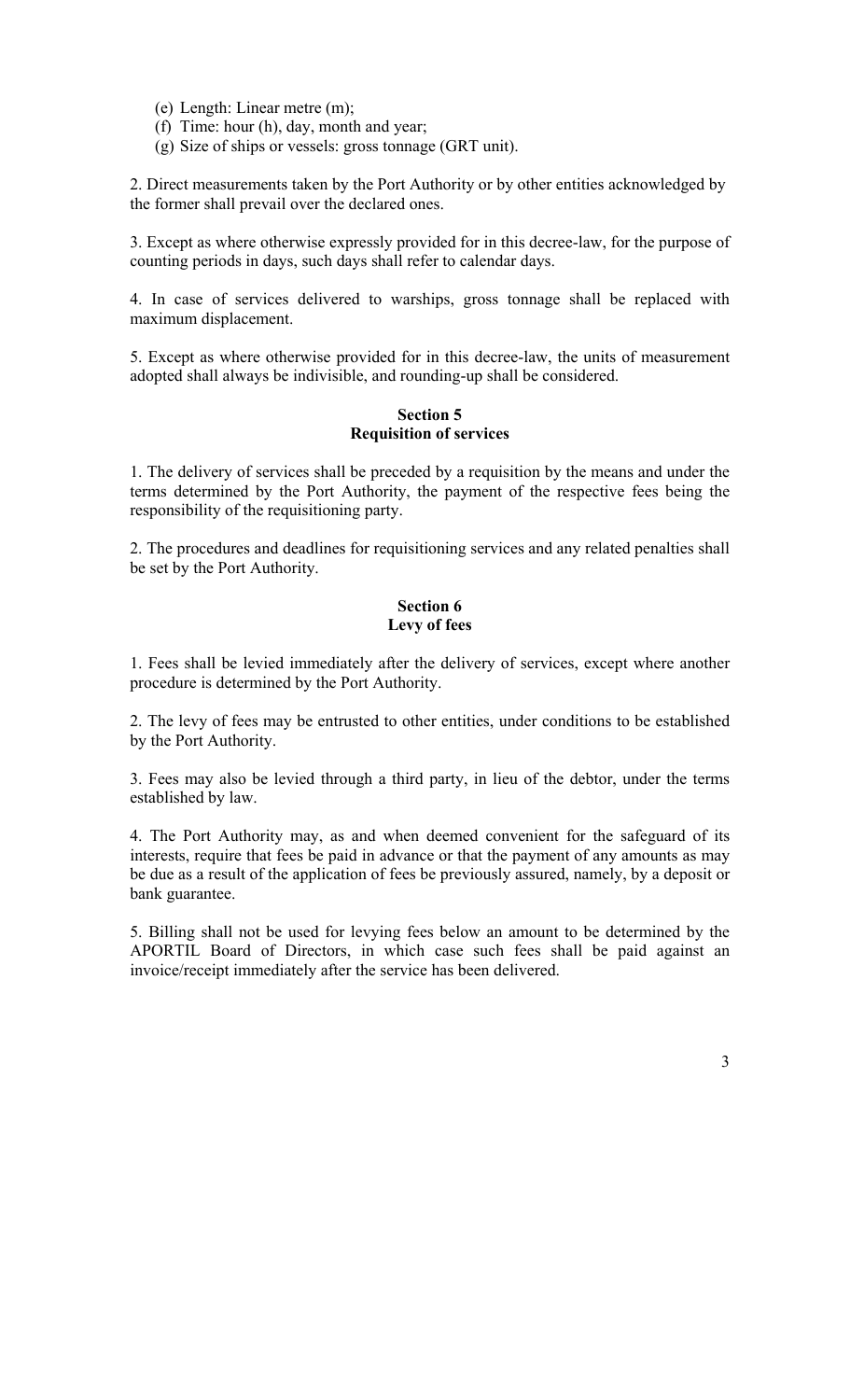## **Section 7 Payment of bills and lodgement of claims**

1. Once the deadline for the payment of a bill has expired, the levy shall be subject to the application of a late payment fee at a rate established by law, accrued of 15% over the value of the outstanding amount to defray administrative costs.

2. The claim against the value of a bill shall, provided that such a claim is lodged within the deadline specified in the bill in dispute, have suspensive effect on the payment of the portion(s) that is the subject of the claim, the remainder being subject to levy within the said payment deadline.

3. In case of dismissal of the claim, the claimed amount shall be accrued of:

- (a) a late payment fee at the rate established by law, accruing from the deadline for the payment of such bill;
- (b) 15% over the value of the outstanding amount to defray administrative costs.

4. In the event that late payment fees are not established by law, an interest rate of 24% per annum shall, for the purpose of calculating a late payment fee, be imposed on any outstanding amount under the terms of subsections (1) and (3) above.

## **Section 8 Prohibition of using ports in case of failure to pay fee**

1. The Port Authority may decide to prohibit the use of services of the ports of Timor-Leste by any user who fails to pay port fees due under the terms of the present decreelaw.

2. The prohibition referred to under subsection (1) above shall have effect where the user fails to pay off his or her debt to the Port Authority within five workdays from the date of receipt of a notice for that purpose. Such a prohibition shall persist until the outstanding debt is settled.

3. Partial payments of the debt shall not be accepted for the purpose of having the prohibition established under the terms of the previous subsections lifted. However, the Port Authority may decide, on a case by case basis, that such a payment be made by instalments over a period not exceeding 90 calendar days.

# **CHAPTER II FEES FOR THE USE OF THE PORTS OF TIMOR-LESTE**

**Section 9 Navigation fee**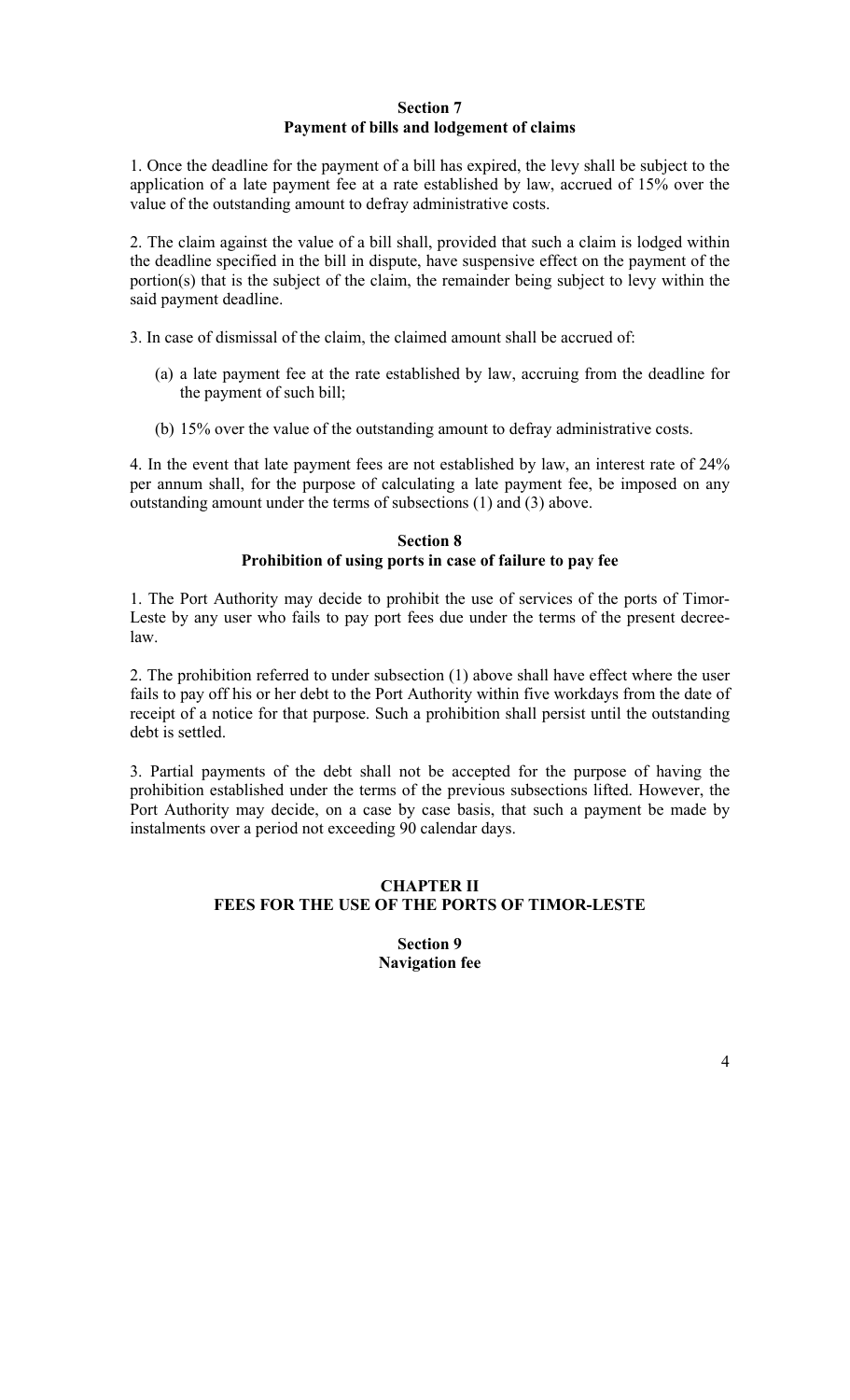1. Every vessel entering a port of Timor-Leste is subject to the payment of a navigation fee due for the availability and use of the systems relating to the entry, dockage and exit of ships.

2. The navigation fee payable shall be US\$ 0.06 per entry into port for each GRT.

3. A vessel of up to 100 GRT shall pay a fee of US\$ 6 per entry into port regardless of its GRT.

4. The navigation fee is accruable to a dockage fee under the conditions referred to in section 15.

# **Section 10 Exemption of navigation fee**

Exempted from a navigation fee are

- (a) Vessels less than 6 metres in length;
- (b) Vessels and ships that enter into an agreement as prescribed in section 16 of the present decree-law;
- (c) Vessels and ships exempt from a dockage fee under the conditions established in section 17 of the present decree-law.

## **Section 11 Dockage fees**

1. A dockage fee shall be due for the availability and use of a concrete berth in a port of Timor-Leste.

2. A dockage fee to be levied on a vessel that docks at any berth, uses a ramp or a mooring buoy in a port of Timor-Leste shall be US\$ 0.025 per gross tonne (GRT) per hour or part thereof.

3. A dockage fee to be levied on a vessel that uses any other point between the ports of Timor-Leste, for the purpose of carrying out a commercial operation, shall be US\$ 0.15 per gross tonne (GRT) per hour or part thereof.

4. For the purpose of applying a dockage fee, the counting of time begins at the moment when the first cable is tied up and finishes when the last cable is removed.

5. The counting of time referred to in subsection (4) above may be interrupted when a ship is forced into demurrage due to causes that cannot be imputed to the ship itself or its crew, namely in the event of a situation imposed by the port closing hours.

6. A decision to interrupt the counting of time is the exclusive competence of the Port Authority, once the facts causing the demurrage have been pondered.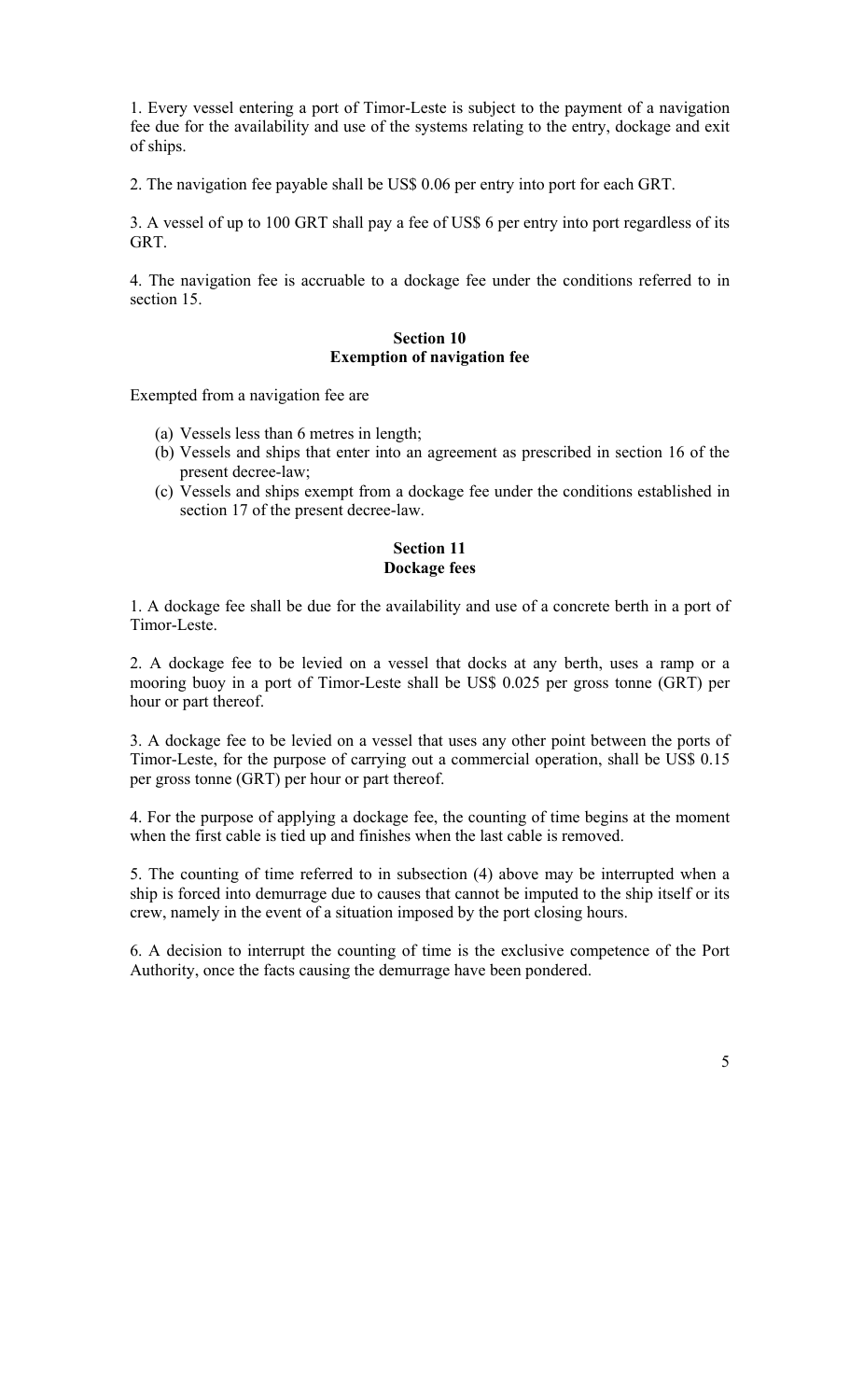# **Sections 12 Reductions in navigation and dockage fees**

1. The navigation and dockage fees to be levied on a vessel that, while doing coastal shipping, carries cargo between two ports of Timor-Leste shall undergo a 50% reduction.

2. Where, on the same trip, a vessel also carries cargo bound for foreign ports, the 50% reduction referred to in subsection (1) above shall not apply.

3. Where a vessel remains docked at a berth without performing any loading or unloading operation, provided that it does not prejudice the port activities and is duly authorised by the Port Authority to do so, such a vessel may be granted a 50% reduction in the dockage fee.

4. The navigation and dockage fees applicable to a vessel doing a regular sea-line service between foreign ports and those of Timor-Leste, which has met the conditions required for that purpose during the 365 calendar days immediately preceding the said dockage, shall benefit from a 5% reduction.

5. A vessel doing a regular sea-line service means a vessel that, while retaining its name, meets the following conditions cumulatively:

- (a) Is serving a determined operator;
- (b) Calls the same port at least fifteen times in each calendar year, in accordance with an annual schedule, published and submitted in advance to the Port Authority, indicating the dockages made shortly before and after each dockage at the port.

### **Section 13 Wharfage fees**

1. Cargoes loaded or unloaded at a port of Timor-Leste, coming from or bound for ports outside Timor-Leste, are subject to unit fees determined in accordance with the categories and types of cargo as indicated in the table below:

| Cargo category              | Unit        | Charge                       |  |  |
|-----------------------------|-------------|------------------------------|--|--|
| <b>Bulk cargo</b>           |             |                              |  |  |
| Liquid products             | Kilolitre   | <b>US\$</b> 1.20             |  |  |
| Dry products                | Tonne       | <b>US\$1.80</b>              |  |  |
| Breakbulk cargo             | $m^3/T$ on. | The greater of 1.80 per      |  |  |
|                             |             | cubic metre or US\$ 1.80 per |  |  |
|                             |             | tonne.                       |  |  |
| <b>Full containers</b>      |             |                              |  |  |
| Up to 20-foot length        | Unit        | <b>US\$ 35.00</b>            |  |  |
| In excess of 20-foot length | Unit        | <b>US\$ 80.00</b>            |  |  |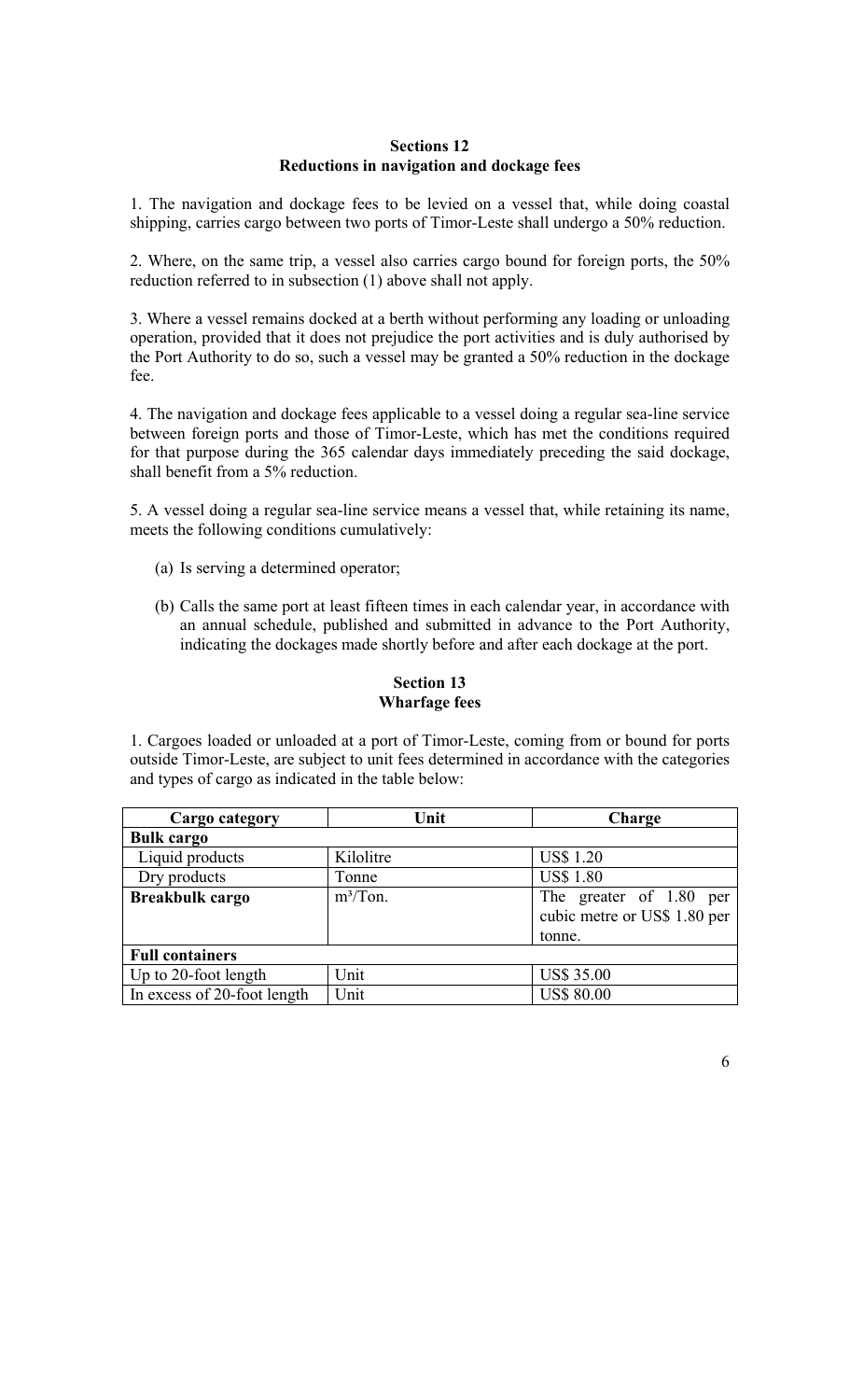| <b>Empty containers</b>              |      |                    |
|--------------------------------------|------|--------------------|
| Up to 20-foot length                 | Unit | <b>US\$ 15.00</b>  |
| In excess of 20-foot length          | Unit | <b>US\$ 40.00</b>  |
| <b>Motor vehicles</b>                |      |                    |
| Less than 6 metres in length $\vert$ | Unit | <b>US\$ 50.00</b>  |
| More than 6 metres in Unit           |      | <b>US\$ 100.00</b> |
| length                               |      |                    |

2. The wharfage fee for trailers and other vehicles drawn by motor vehicles is the same as the wharfage fee for a motor vehicle of the same length.

# **Section 14 Reduction in wharfage fees**

1. Cargoes transported by coastal shipping between ports of Timor-Leste shall be levied half the wharfage fee payable for equivalent cargoes, calculated in accordance with section 13.

2. In case of transshipment the wharfage fee to be levied shall be calculated in accordance with section 13 with a 50% reduction, provided that the storage of cargo at the port does not exceed eight days.

3. The fee referred to in subsection (2) above may accrue on storage fees due under section 19.

# **Section 15 Exemption of wharfage fees**

The following cargoes are exempt from wharfage fess:

- (a) Hand luggage and luggage volumes weighing less than 30 kg;
- (b) Sails, accessories, fishing nets and devices belonging to fishing vessels;
- (c) Mail pouches and other mail bags, full or empty;
- (d) Fuels, lubricants, supplies and spare parts for use by the vessels and ships themselves, as well as waste disposal services;
- (e) Scientific materials intended for scientific research vessels;
- (f) Coffins or caskets with human remains.

### **CHAPTER III DOCKAGE**

**Section 16 Dockage fee**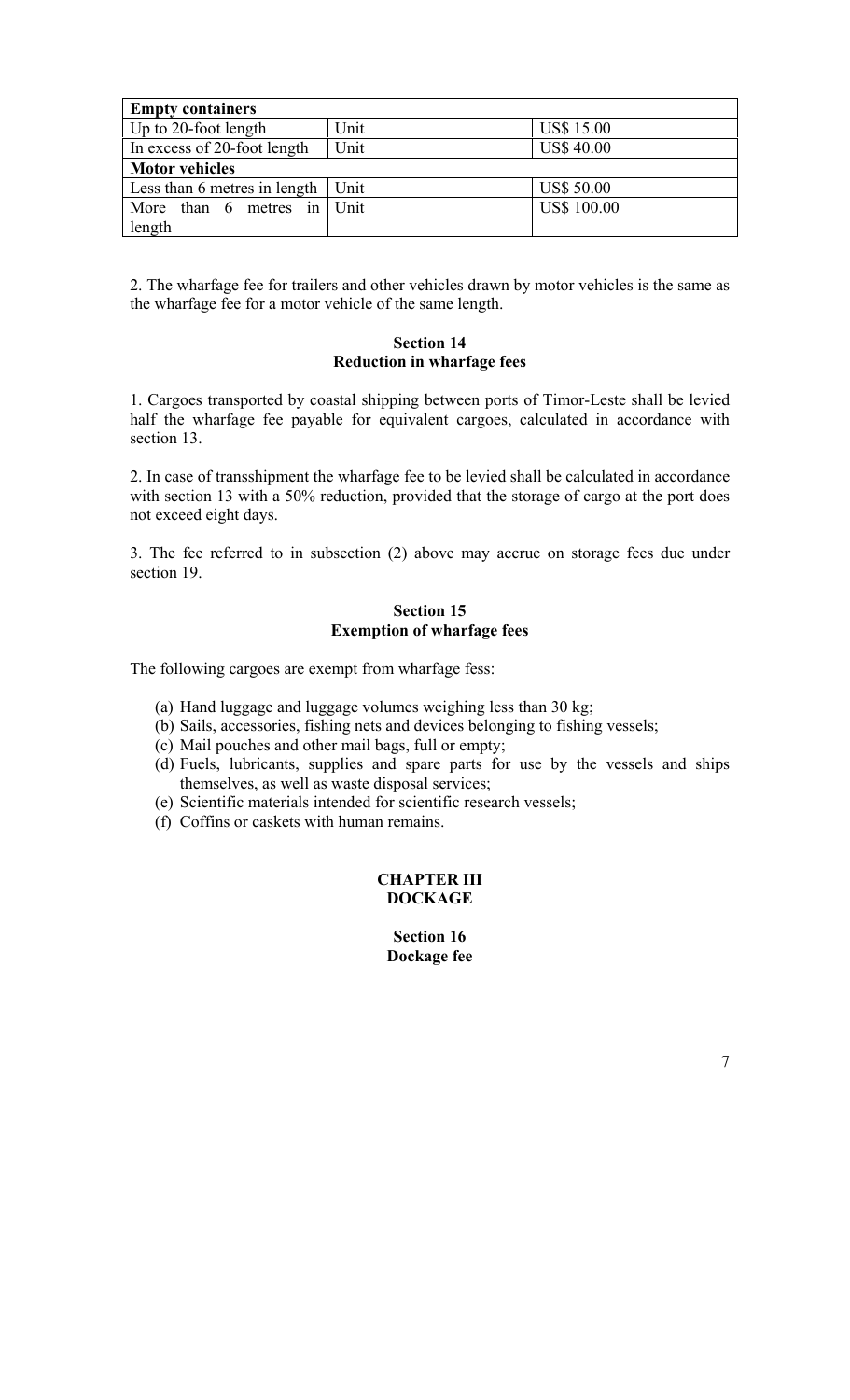1. A dockage fee shall apply to a vessel or ship docked at a berth of the port or anchored within the port area, tied up to, or lying alongside, another ship, after or in-between loading and unloading operations, or extends its stay at any port of Timor-Leste, according to prior notice to, and respective authorisation from, the Port Authority, or where compelled to do so by the competent authority.

2. The dockage fee shall be calculated per gross tonnage unit per an indivisible period of 24 hours, at the rate of US\$ 0.08 per GRT for the first 24-hour period, and US\$ 0.04 for equal successive periods.

3. A vessel or ship performing no port operations shall pay a dockage fee from the first hour; where a vessel or ship performs port operations, the fee shall be due after the first 24-hour dockage period.

4. For the purpose of applying the fee mentioned in subsection (3) above, the following elements shall be taken into account in the counting of time:

- (a) The counting of time begins when a vessel or ship drops anchor for the first time and ends when it leaves the anchorage area;
- (b) For the purpose of tallying 24-hour periods, the length of stay before operations may accrue to the extended length of stay in-between operations or after a loading/unloading operation.

# **Section 17 Special dockage fees**

1. Leisure vessels, ships engaged in sea-tourism activities, and cargo ships of less than 300 tonnes of gross tonnage (the so-called non-SOLAS ships), registered at ports outside Timor-Leste, shall pay a dockage fee, calculated on the basis of the vessel's or ship's total length and of indivisible periods of 24 hours, under the following terms:

- (a) US\$ 0.20 per indivisible metre in length for the first indivisible period of 24 hours;
- (b) US\$ 0.10 per indivisible metre in length for equal successive periods.

2. A dockage fee may be levied in the form of a lump sum on the vessels referred to in subsection (1) above, for indivisible periods of time, counted in days, in accordance with the table below, where L means the vessel's total length in indivisible metres.

| Lump-sum<br>period in days | 30     | 90     | 180      | 365      |
|----------------------------|--------|--------|----------|----------|
| Amount<br>payable in USD   | $-2.7$ | $1*72$ | $L*12.6$ | $L*21.9$ |

3. A dockage fee in the form of a lump sum may only be applied if requested from the Port Authority prior to the corresponding period.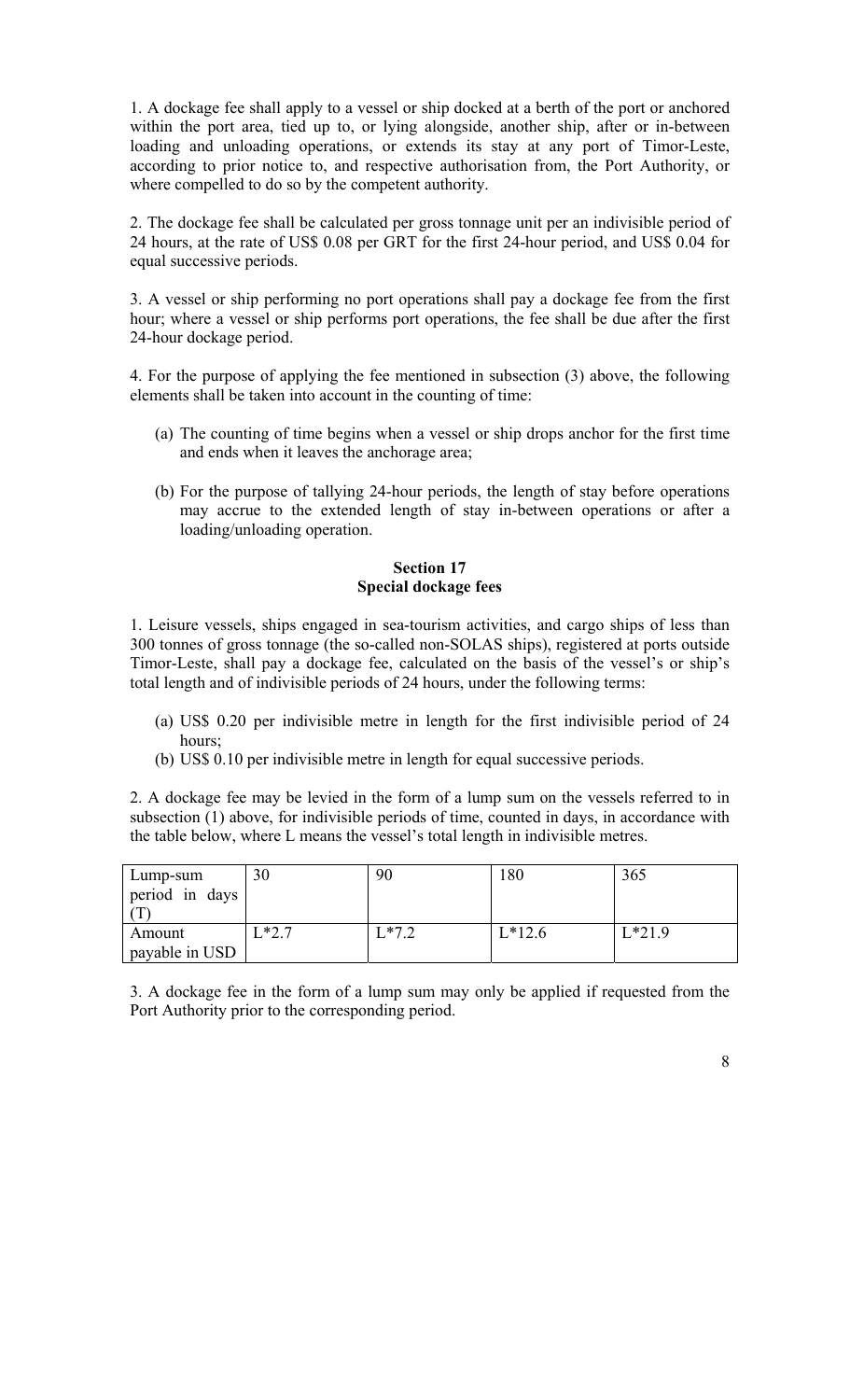# **Section 18 Dockage fee exemptions**

Dockage fee exemptions at the ports of Timor-Leste shall cover:

- (a) vessels of less than 6 metres in length;
- (b) national and foreign warships, with foreign warships being subject to the principle of reciprocity;
- (c) vessels belonging to the State and public entities;
- (d) scientific research vessels;
- (e) hospital ships;
- (f) Vessels that change their course and enter a port of Timor-Leste for the exclusive purpose of disembarking a shipwrecked person(s), crew members or passengers, for the duration strictly necessary to carry out such an operation;
- (g) tugboats and floating equipment serving the port;
- (h) ships entering a port for the exclusive purpose of carrying out a supply operation, for the duration strictly necessary to carry out such an operation, provided that the said operation is carried out at sea.

# **CHAPTER IV STORAGE**

# **Section 19 Storage fee**

1. A storage fee is due for services delivered to the cargo, namely, for the use of roofed or unroofed spaces, warehouses or depots.

2. A cargo kept on a transport vehicle shall be subject to the storage fee corresponding to the area occupied by that vehicle, for the duration that such cargo remains on port premises.

3. For the purpose of applying a storage fee, the counting of time begins on the day when the space is occupied and ends on the day when the space is cleared of the cargo or vehicle, and the time spent on relocating the cargo or vehicle shall be taken into consideration.

4. The fees established in the sections below cover the totality of the occupied space, and the Port Authority may, for billing purposes, determine the minimum area, number of volumes or weight.

5. The storage fee shall apply to each and every piece of equipment used by port operators and kept on port premises without prior authorisation, in writing, from the Port Authority.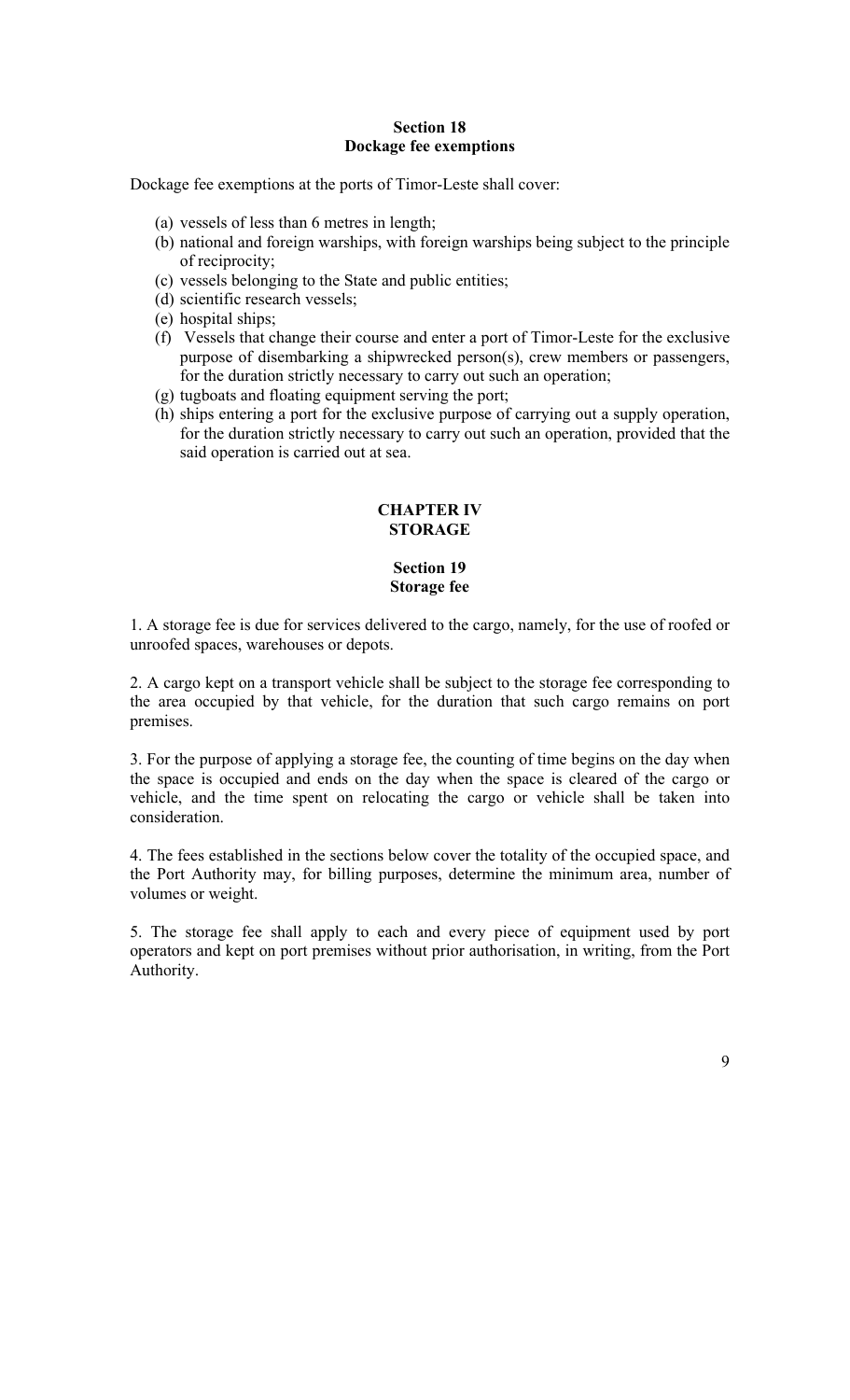# **Section 20 Unroofed and roofed warehouse**

1. Except as provided for in subsections (2) and (3) below, the following fees shall be due for storage in a hard stand or warehouse **per each fraction of 10 m² and per indivisible workday**:

| Type of storage    | Storage period  |                 |
|--------------------|-----------------|-----------------|
|                    | Initial 5 days  | From day 5      |
| In unroofed spaces | Free of charge  | <b>US\$ 0.6</b> |
| In warehouses      | <b>JS\$ 0.6</b> | US\$ 2.0        |

2. For the storage of **containers** in hard stands, the following fees shall be due, **per unit and per indivisible workday**:

| <b>Type of storage</b>                                       | Storage period |                   |  |
|--------------------------------------------------------------|----------------|-------------------|--|
|                                                              | Initial 5 days | From day 5        |  |
| Container of up to 20 feet of Free of charge<br>length       |                | <b>US\$ 25.00</b> |  |
| Container of more than $20$ Free of charge<br>feet of length |                | <b>US\$ 60.00</b> |  |

3. For the storage of **vehicles** in hard stands, the following fees shall be due, **per unit and per indivisible workday**:

| Type of storage                                        | Storage period |                   |  |
|--------------------------------------------------------|----------------|-------------------|--|
|                                                        | Initial 3 days | From day 3        |  |
| Vehicle of $\leq 6$ metres of Free of charge<br>length |                | <b>US\$ 25.00</b> |  |
| Vehicle of $> 6$ metres of Free of charge<br>length    |                | <b>US\$ 60.00</b> |  |

4. For the storage of containers in hard stands, during a transhipment operation, the following fees shall be due, **per unit and per indivisible workday**:

| Type of cargo                                  | Storage period |                        |  |
|------------------------------------------------|----------------|------------------------|--|
|                                                | $<$ 12 hours   | $> 12$ hours and $< 8$ |  |
|                                                |                | calendar days          |  |
| Container of up to 20 feet of $\vert$ US\$ 2.0 |                | <b>US\$4.0</b>         |  |
| length                                         |                |                        |  |
| Container of more than $20$ US\$ 10.00         |                | <b>US\$ 50.00</b>      |  |
| feet of length                                 |                |                        |  |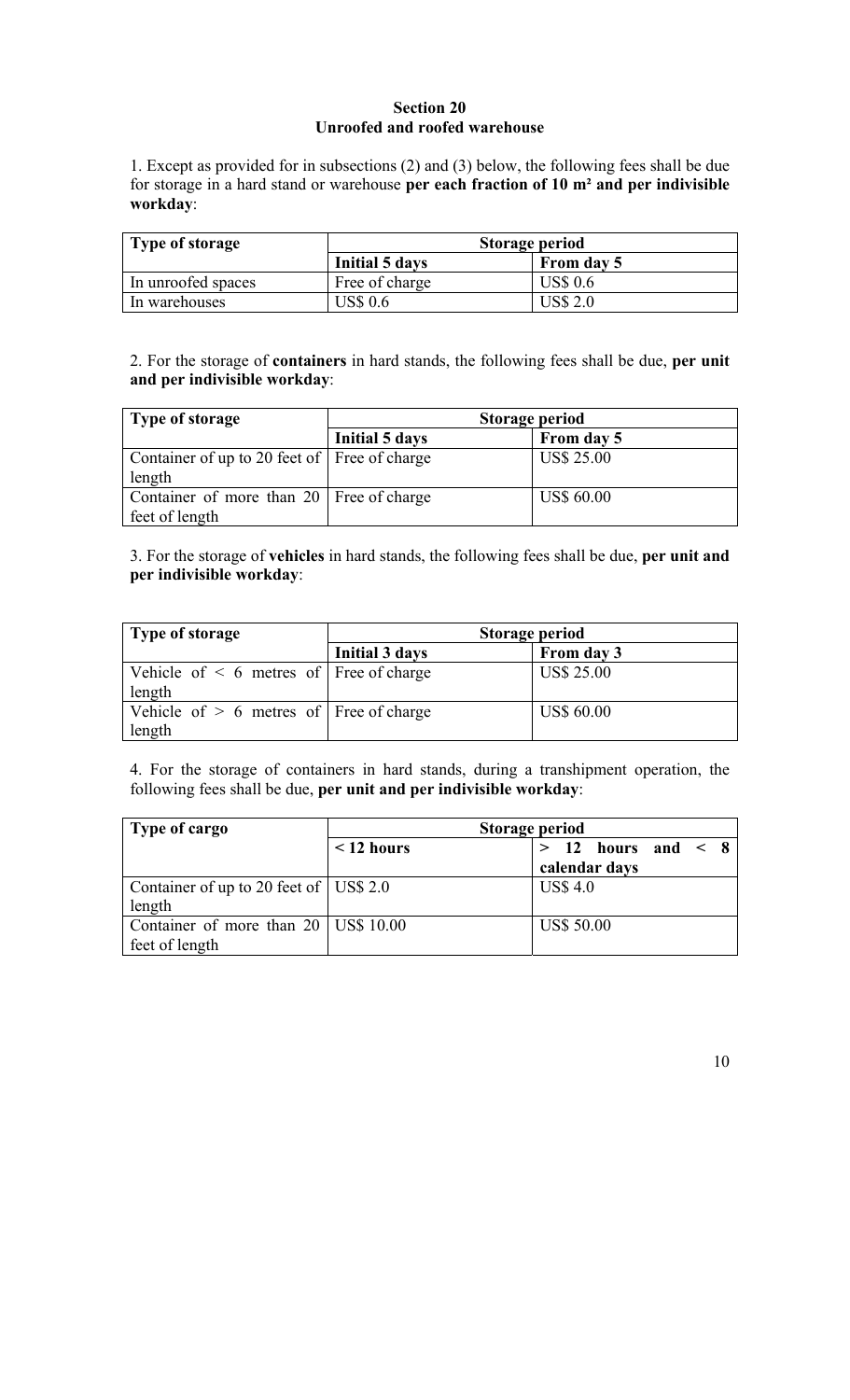5. The Port Authority may reserve roofed or unroofed areas under special conditions to be established, and a fee shall be due per square metre, cubic metre or tonne depending on the operating rules, the type of cargo, the type of space and the storage period.

# **CHAPTER V PASSENGER TRAFFIC**

### **Section 21 Traffic passenger fees**

1. A passenger traffic fee of US\$ 0.50 shall be due for the access to, and use of, passenger traffic systems, including the use of terminal facilities, the use of bridges and the placement or removal thereof, as well as the embarkation or disembarkation of passengers.

2. A fee of US\$ 0.50 shall be due, per passenger, for the use of passenger terminals.

3. The fee referred to in subsection (2) above shall not apply to trips between the ports of Timor-Leste.

# **CHAPTER VI MOORING AND UNMOORING**

### **Section 22 Mooring and unmooring fees**

1. A mooring and unmooring fee shall be due for services delivered to a ship by the units operating the systems for mooring and unmooring vessels, placing and replacing, or assisting in placing and replacing, cables, and the systems of access to ships and boats, including the availability and use thereof.

2. The fees payable for each type of service, per set of manoeuvres, are as follows:

| Mooring and unmooring | Mooring                  |  | and unmooring Shifting alongside |                 |  | (per |
|-----------------------|--------------------------|--|----------------------------------|-----------------|--|------|
|                       | without the use of boats |  | manoeuvre)                       |                 |  |      |
| US\$ 250              | <b>US\$ 120</b>          |  |                                  | <b>US\$ 120</b> |  |      |

3. The Port Authority may authorise dully-credentialed operators to carry out mooring and unmooring manoeuvres using their own equipment and personnel, in which case a 50% reduction of the above-mentioned fees shall be due.

# **CHAPTER VII TUG SERVICES**

**Section 23 Tug fees**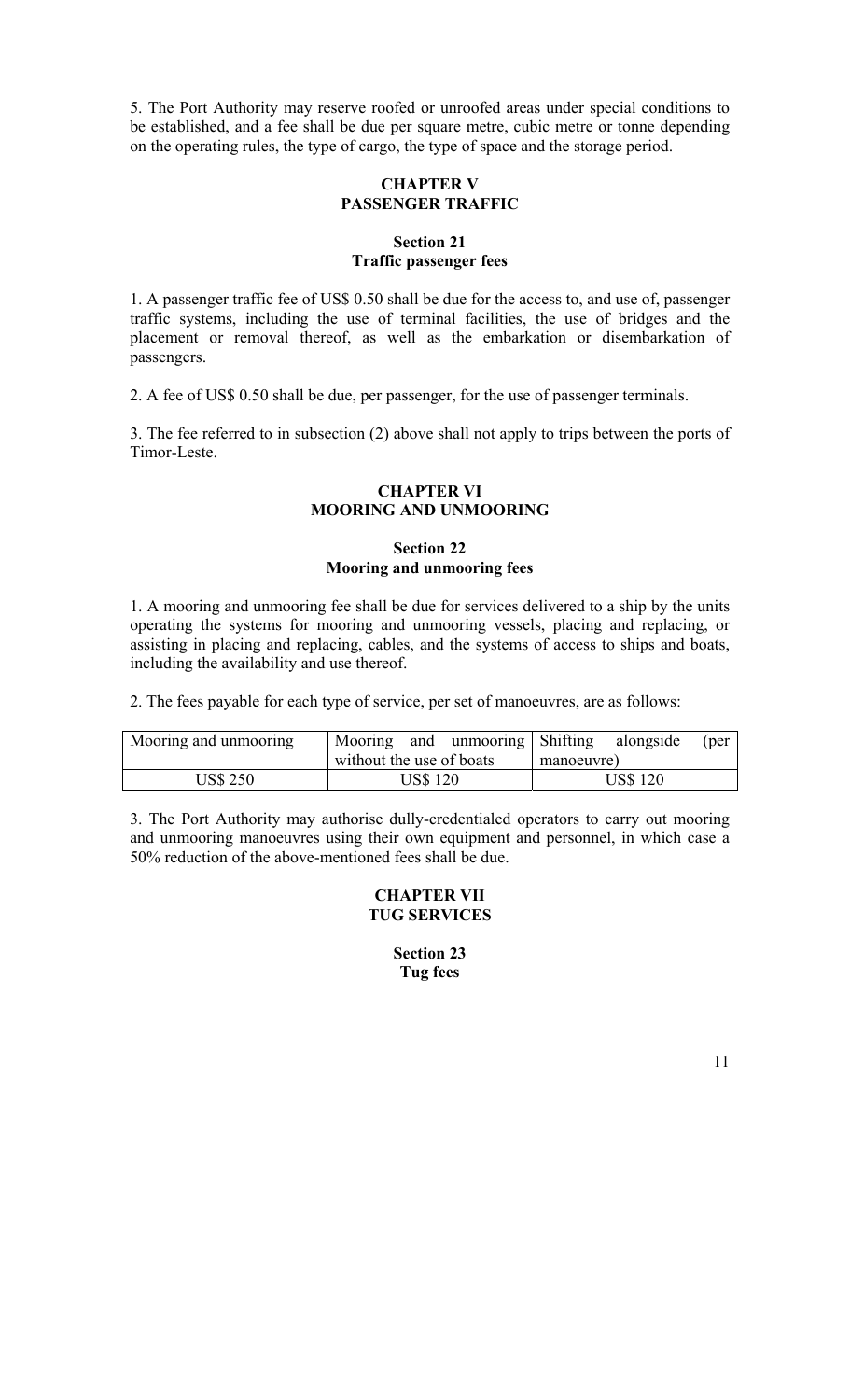A tug fee shall be due for tugboat services delivered to a vessel or ship by the Port Authority, or on behalf of the latter, for manoeuvres to enter, dock or anchor, to weigh anchor or stand by adrift and sail out, for shifting and testing, and to anchor, stand by adrift or shift alongside, including the availability of such services.

## **Section 24 Requisition of services**

The requisition of tugboat services and the rules and conditions for the cancellation and change of such requisition shall be regulated by the Port Authority, which may make the use thereof mandatory with regard to ships having a gross tonnage above 500 GRT.

# **Section 25 Charge Rate**

1. The charge payable for each tugboat service delivered to a ship on workdays and within the operating hours of the port, as published by the Port Authority in an Administrative Order, shall be US\$ 1,000.00

2. The charge mentioned above shall be increased by 50% in the event that the service is delivered on a workday after the operating hours, and by 100% in the event that the service is delivered on a public holiday or Sunday.

# **CHAPTER PILOTAGE**

### **Section 26 Pilotage Fee**

A pilotage fee is due for services delivered to a ship by a pilot from the Port Authority, or on behalf of the latter, in the pilotage of manoeuvring ships while entering or leaving the port or while within the port area or in its vicinity.

# **Section 27 Requisition of services**

The requisition of pilotage services and the rules and conditions for the cancellation or change of such requisition shall be regulated by the Port authority, which may make the use thereof mandatory with regard to ships having a gross tonnage above 500 GRT.

# **Section 28 Charge Rate**

1. The pilotage fee to be levied on any ship using the service of a pilot while entering or leaving a port of Timor-Leste on a workday and within the operating hours of the port, as published in an Administrative Order by the Port Authority, shall be US\$ 250 per movement.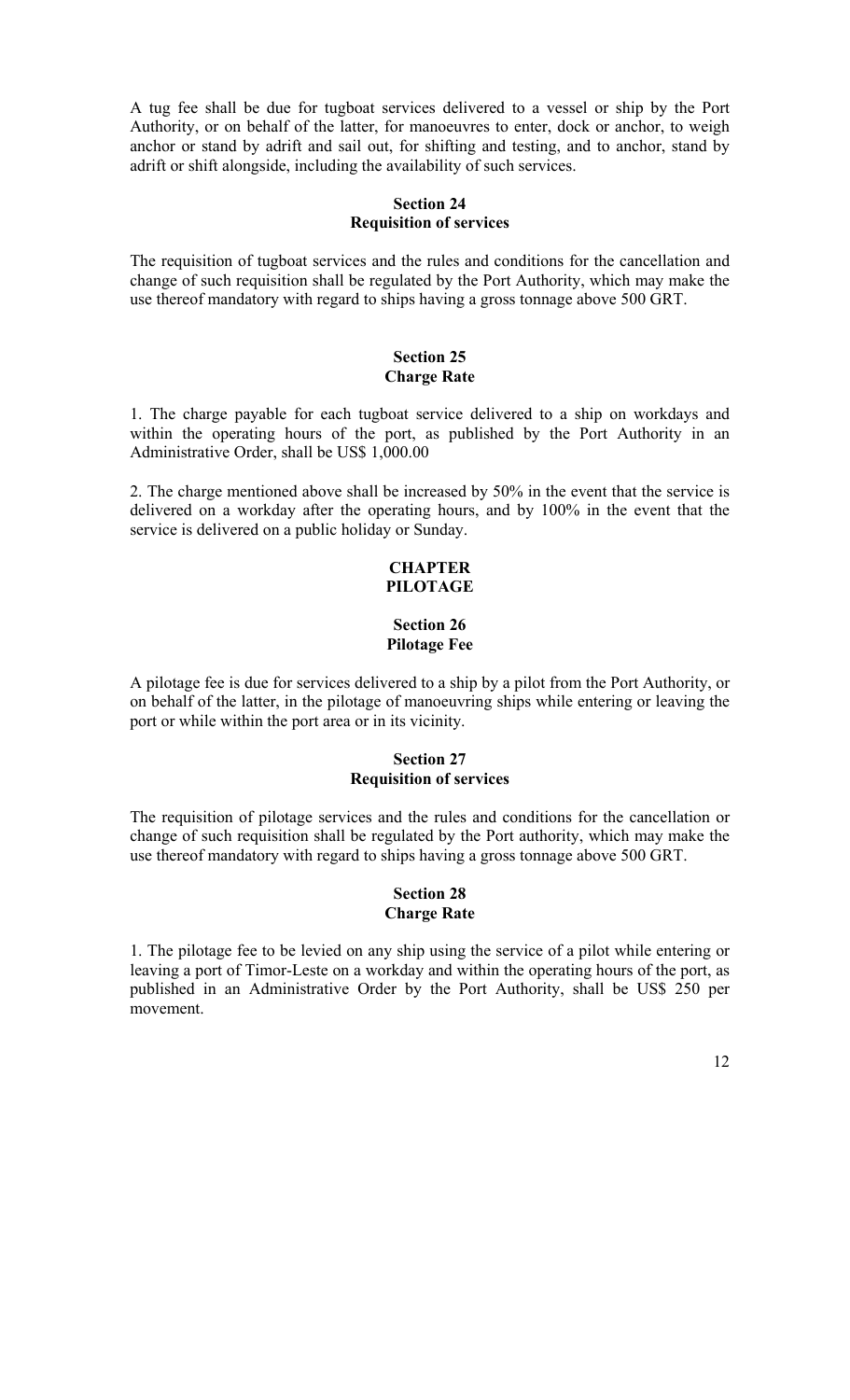2. The fee mentioned above shall be increased by 50% in the event that the service is delivered on a workday after the operating hours, and by 100% in the event that such a service is delivered on a public holiday or Sunday.

3. Where a vessel is not equipped with its own propulsion system, the pilotage fee contemplated in subsection (2) above may be increased under terms and conditions to be established by the Port Authority.

#### **CHAPTER IX USE OF EQUIPMENT**

## **Section 29 Equipment fee**

1. An equipment fee shall be due for services delivered to cargo or to a ship, for use of equipment owned by the Port Authority in maritime manoeuvring and transport, in land manoeuvring and transport, and in assisting the movement of cargoes and ships at the port, including the availability of such equipment.

2. For the purpose of applying this fee, the counting of time begins at the time when the equipment is made available to the requisitioning person and ends upon expiry of the period for which it has been requisitioned.

3. In case of moveable equipment, the lease period, counted under the terms of subsection (2) above, comprises the time spent on moving the equipment from the place where it is parked to the place where the service will be delivered, and vice-versa.

4. The counting of time of use of equipment may be discontinued on grounds of a technical failure, power cut or for other reasons, imputable to the Port Authority, and considered as an impediment to the operation of such equipment.

5. The fee does not cover the personnel and means necessary for the placement or removal of the work equipment and the operation thereof, nor the costs pertaining to the cleaning of equipment after use, which shall be charged in accordance with the labour and equipment fee or, in the absence thereof, a 20% surtax shall be imposed on the fee rate due for the equipment used.

6. Where the equipment is leased out to be used by the lessee's personnel, there shall also be a charge for the repair of any technical failures or damage, accrued of 20%, except in the event that those failures or damage is caused by wear and tear. Such a charge is meant to restore the equipment to its previous condition.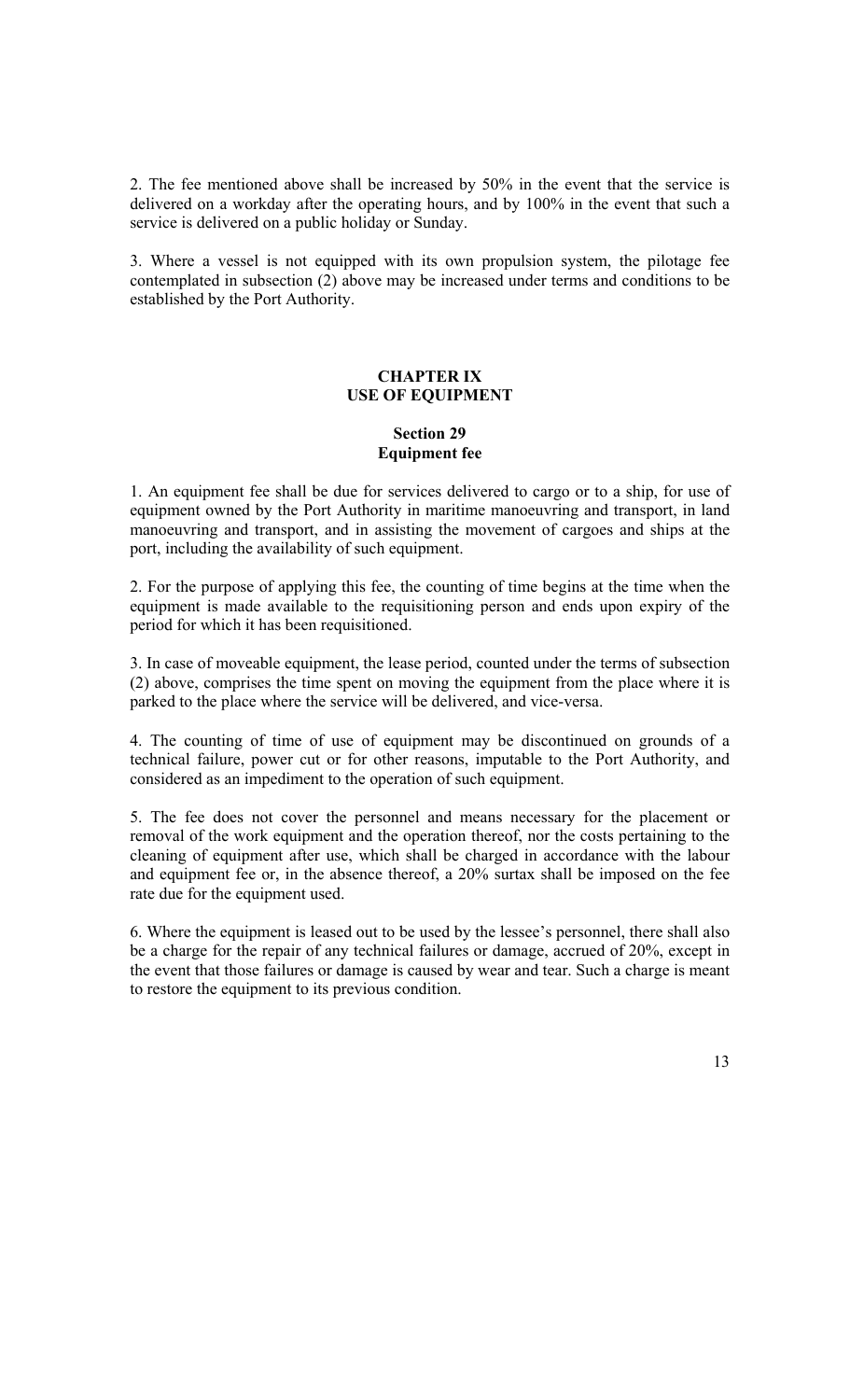#### **Section 30 Requisition of services and fees**

The fees payable for each piece of equipment, and the conditions for the requisition of services, and the cancellation or change thereof, shall be regulated by the Port Authority through Operating Rules, to be published in an Administrative Order.

# **CHAPTER X SUPPLIES AND PROVISION OF SERVICES**

# **Section 31 Supply or service fee**

A supply or service fee is due for the provision of human resources, consumables or services, including the service inherent in the nature of each supply to port users.

### **Section 32 Provision of services**

1. The fees enumerated below, expressed in USD per unit and per indivisible hour, varying according to the professional qualification of the employee(s), shall be due for the provision of personnel, including the trip from their duty station to the place where the service is expected to be carried out:

| <b>CATEGORIES OF PERSONNEL</b>      | <b>HOURLY CHARGES</b> |
|-------------------------------------|-----------------------|
| Technicians and senior managers     | <b>US\$7.5</b>        |
| Operational managers                | <b>US\$ 6.5</b>       |
| Equipment operators                 | <b>US\$ 5.0</b>       |
| Specialised workers and operators   | <b>US\$ 4.0</b>       |
| Unqualified dockworkers and sailors | <b>US\$ 3.5</b>       |
| Assistants                          | <b>US\$ 3.0</b>       |

2. The charges mentioned above shall be increased by 50% in the event that a service is delivered on a workday after the operating hours of the port, as published by the Port Authority in an Administrative Order, and by 100% in the event that such service is provided on a public holiday or Sunday.

3. The personnel charges referred to in subsection (1) and (2) above shall only be applied in situations where the service delivered does not fall under any of the fee categories defined in the present decree-law, except as provided for in subsection (4) below.

4. Where an operator is the only one to blame for delays in the delivery of a service, or the execution thereof extends beyond the execution deadline, the Port Authority may charge the waiting time to the personnel involved in the operation.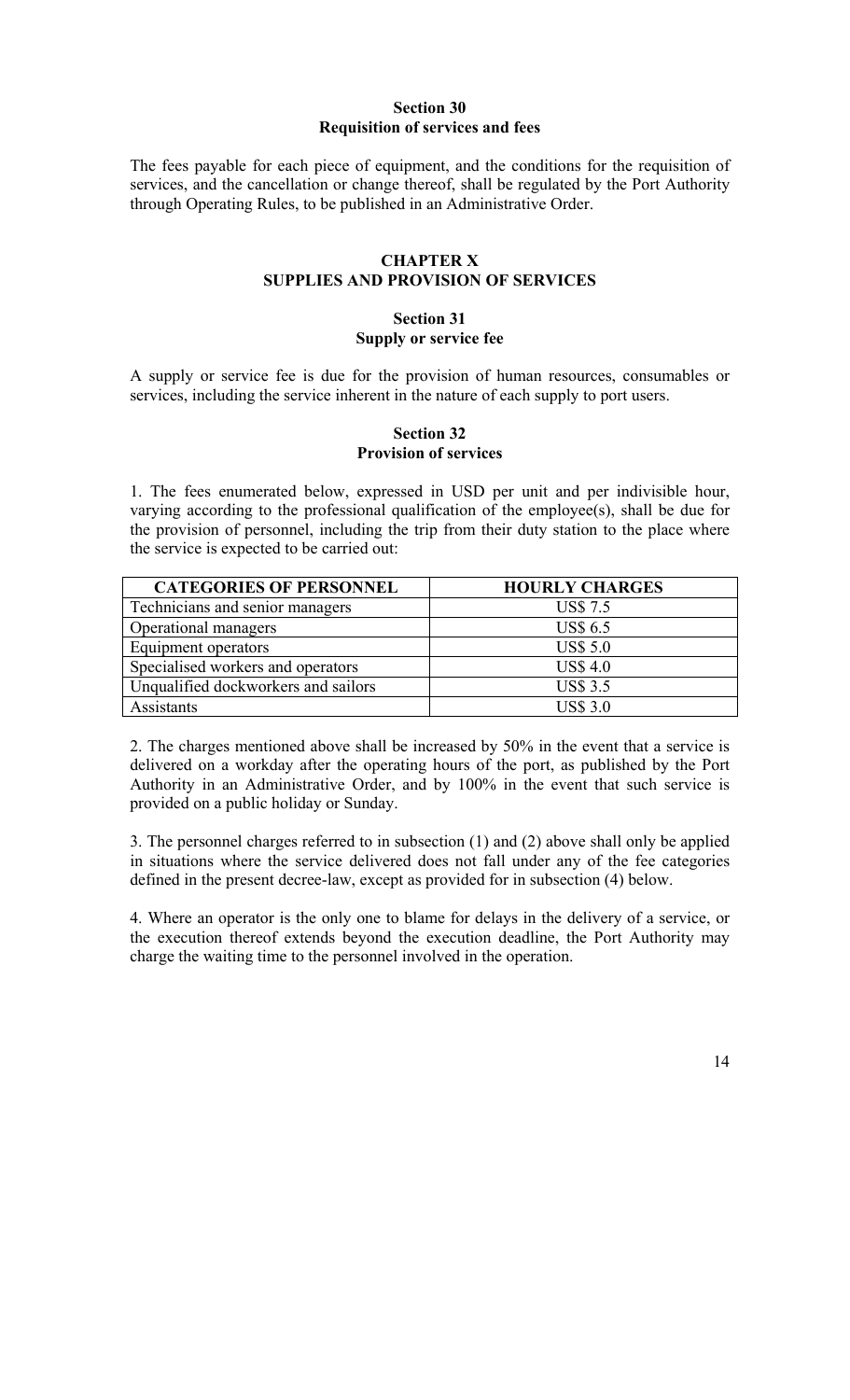### **Section 33 Power and water supply and communications services**

1. A charge of US\$ 0.35 per unit and per Kwh, subject to a minimal supply of 100 Kwh, shall be due for power supply from the port's internal power grid, including operations to connect or disconnect metres, and the use thereof.

2. The charge referred to in subsection (1) above shall be US\$ 0.30 per Kwh, with a minimum of 50 Kwh per month, for continued power supply from the port's internal power grid for a period of at least three months.

3. A charge of US\$ 3.00 per unit and per hour shall be due for power supply to refrigerated containers, per 20-foot-long refrigerated container and per indivisible hour.

4. A charge of US\$ 5.00 per unit and per  $m^3$ , subject to a minimal supply of 10  $m^3$ , shall be due for water supply through a plug of the port's water plumbing fixture, including the operations to open or close such plug, as well as the use of a metre.

5. The value of the service cost accrued of 25% shall be levied on the user by the Port Authority for the provision of communications services (telephone, fax, etc.).

# **Section 34 Lease of office space**

1. The Port Authority may lease out buildings, or part thereof, for the installation of backup offices to conduct business directly related to port activity, and a monthly rental, proportionate to the area occupied by the lessee, shall be due to the Port Authority.

2. Market values and the specific location of the office space on the port premises, and a minimum of US\$ 6.00 per indivisible square metre per month, shall be taken into account in determining the monthly rental payable by the lessee.

3. Power and water supply or communications services shall not be included in the rental, the provision of such services being billed in accordance with the fees set forth in section 29.

#### **CHAPTER XI MISCELLANEOUS**

# **Section 35 Other services and supplies**

1. Fees due for the provision of miscellaneous services and other supplies not contemplated in the Chapter X, as well as for the lease of tools, devices and materials, shall be established by the Port Authority through specific regulations.

2. The Port Authority may deliver a service other than any of those forming part of its normal activities, within or outside its areas of intervention, provided that such a service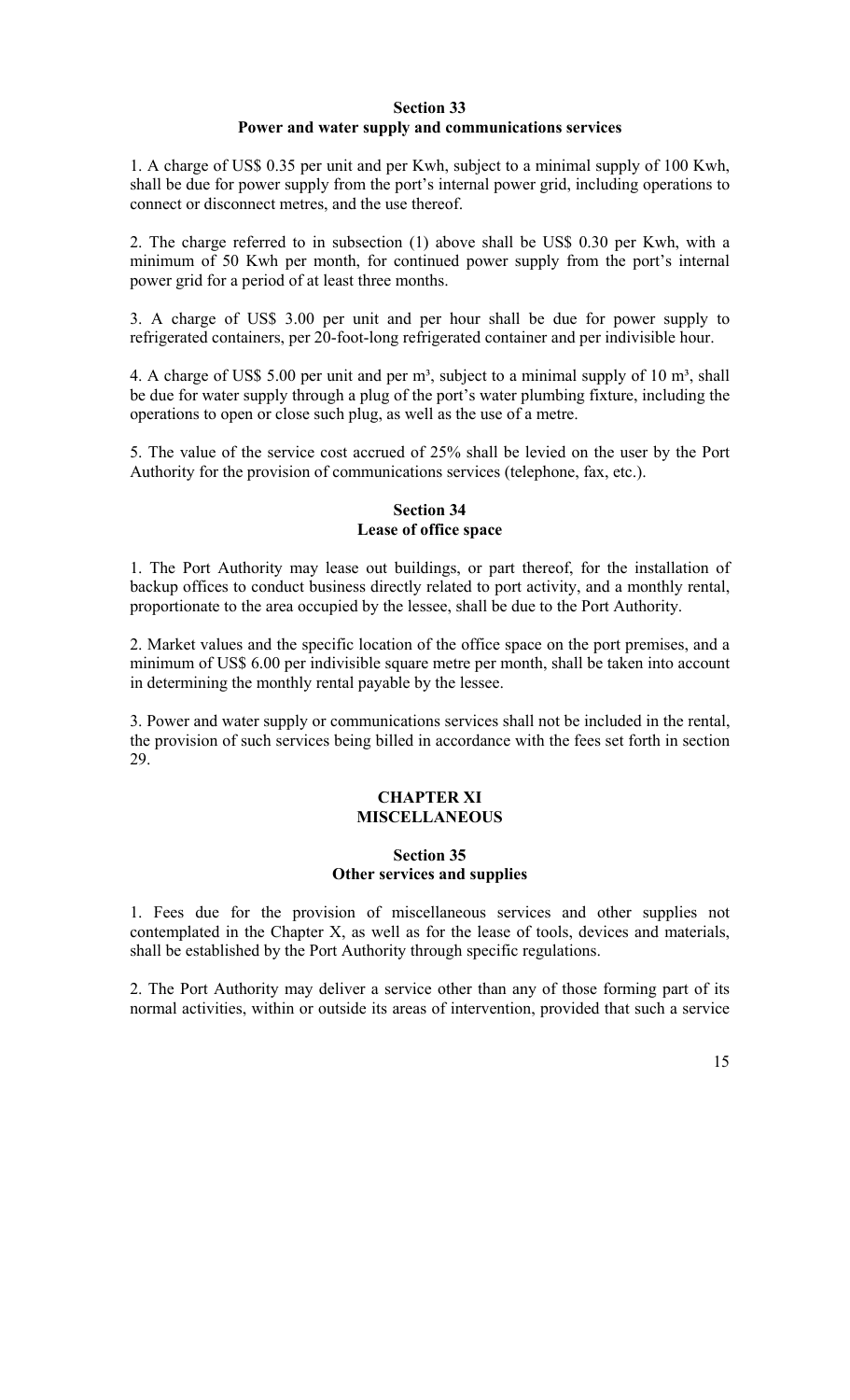is not deemed inconvenient, and the fees therefor shall be agreed upon by the parties directly concerned.

3. The Port Authority may also, at the request of the interested parties, deliver services, supplies and materials not covered by its regulations, and such services, supplies or materials shall be billed with a 20% accrued cost.

#### **Section 36 Repair of damage**

1. It is the responsibility of port users to repair the damage they may cause to facilities, equipment or tools owned by the Port Authority, within the deadlines and under the conditions as may be set by the Port Authority.

2. In the event that the set deadlines and conditions are not met, the Port Authority shall perform the necessary repair work on its own or by hiring duly-qualified service providers, and the costs actually incurred in such repair works, accrued of 30%, shall be billed to the user.

# **CHAPTER XII FINAL PROVISIONS**

# **Section 37 Revocatory clause**

The laws and regulations, in the field covered by the present decree-law, which have been adopted into the domestic legal order under section 165 of the Constitution, are hereby repealed.

# **Section 38 Entry into force**

This Decree-law comes into force on the day following its date of publication.

Approved by the Council of Ministers on 23 July 2003

The Prime Minister

[Signed] (Mari Bim Amude Alkatiri)

The Minister of Transport, Communications and Public Works